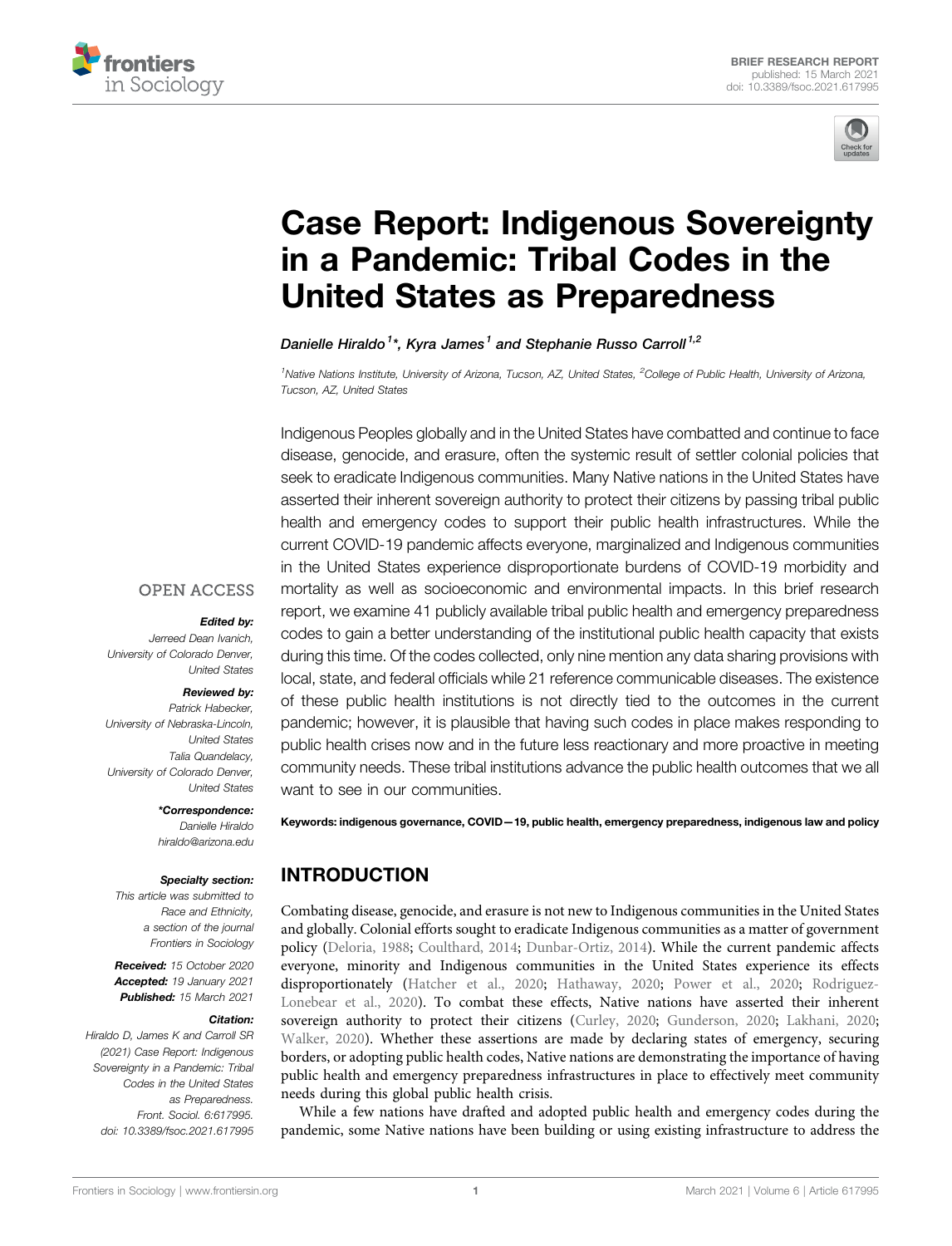2019 novel coronavirus (COVID-19) crisis. For example, Lummi Nation implemented a rapid response using its existing Emergency Health Powers Code adopted in 2017. The Lummi Nation began preparing a COVID response in February 2020 when the vast spread of the virus appeared inevitable. Lummi elected leaders and health officials began gathering medical supplies including test kits and arranging for test processing ([Mapes 2020](#page-7-10)). COVID-19 on the Navajo Nation has attracted national media and highlights nation-specific efforts to address the public health emergency, which included creating communication materials in Navajo and declaring a public health emergency order in mid-March that prohibited mass gatherings and advised citizens to stay at home ([Nation,](#page-7-11) [2020](#page-7-11)). Six months later, Dr Anthony Fauci, director of the National Institute of Allergy and Infectious Diseases, has publicly stated that the Navajo efforts could serve as a response model [\(Armas, 2020](#page-7-12)). These stories and the many others demonstrate the importance of tribal public health systems during a national crisis to better position Native nations to assert their sovereignty in the best interests of their citizens and communities.

## Tribal Public Health and Framework for Tribal Public Health Law

Scholars are pushing back on the deficit narrative that focuses on disparities, inequities, and disadvantages in tribal public health ([Tingey et al., 2016;](#page-8-1) [McKinley et al., 2019](#page-7-13)). [Hoss \(2019a\)](#page-7-14) begins to shift this narrative by providing a framework for tribal public health law that includes four pillars: 1) Native nations are inherently sovereign; 2) federal Indian law impacts intergovernmental relationships among Native nations, states, and the federal government (and, as a result, public health); 3) Native nations exert authority through tribal law; and 4) interventions without tribal consent can further undermine public health and promote structural violence. We situate this brief research report in this framework to understand the public health institutional capacity that exists in Indian Country during this current pandemic. We add to this discussion the importance of incorporating Indigenous Data Sovereignty and the role of the CARE Principles for Indigenous Data Governance for outside researchers, governments, and organizations when Native nations are adopting public health and emergency preparedness policies ([RDA International IDSov IG, 2019\)](#page-8-2).

Indigenous Data Sovereignty express a nation's authority and jurisdiction over information derived from its territories, citizens, communities, and interests [\(Kukutai and Taylor, 2016](#page-7-15); [Snipp, 2016](#page-8-3); [Rainie et al., 2017](#page-7-16)). Indigenous data governance activates Indigenous data sovereignty by aligning the collection, application, use, and stewardship of Indigenous Peoples' data with their values, cultures, and interests [\(Walter et al., 2018](#page-8-4); [Carroll et al., 2019\)](#page-7-17). The rapid response that occurs during times of emergencies such as the COVID-19 pandemic does not excuse outsiders from disregarding or neglecting to follow Indigenous data sovereignty practices. During this time, it is even more important to practice good data governance and build partnerships that honor tribal sovereignty. Such practices and partnerships fall within the

CARE Principles framework, which affirms Collective Benefit, Authority to control, Responsibility, and Ethics [\(RDA](#page-8-2) [International IDSov IG, 2019\)](#page-8-2). The UN Special Rapporteur on the rights of Indigenous Peoples, José Francisco [Cali Tzay \(2020\),](#page-7-18) emphasizes engaging representative institutions during this time; however, this warning assumes infrastructure and capacity exists in most communities. As we begin to examine existing public health and emergency infrastructure, we see there are areas for Native nations to grow and develop to meet the demand [\(Groom et al.,](#page-7-19) [2009\)](#page-7-19).

Governance of tribal public health sits outside of federal and state authority; however, in no way does this recognition relieve the United States from its treaty obligations and trust responsibilities to Indigenous Peoples. In the 1980s, as control over health care services and facilities began to shift from the federal government to the tribes, the predominant focus on treatment began to change. The [Indian Health Service \(2015\)](#page-7-20) (IHS), an agency within the Department of Health and Human Services responsible for providing federal health services to federally recognized tribes, began to invest in preventative care and environmental services [\(Sequist et al., 2011](#page-8-5)). This period saw a growing number of tribes governing health services according to their own needs and assuming a larger role in the delivery of health care to their own peoples. This trend was concurrent with increased attention to preventative programs as well as to behavioral and mental health issues ([Rainie et al., 2015](#page-7-21)).

Since the Indian Self-Determination and Education Assistance Act of 1975 (ISDEAA, P.L. 93–638) and its amendments, the United States government has met its obligations to provide health care through direct services or the provision of funds for tribes or other American Indian organizations to provide services. The ISDEAA and amendments began a shift in tribal control of IHS health care funding and facilities [\(Rainie et al.,](#page-7-21) [2015](#page-7-21)). A series of amendments to the ISDEAA—P.L. 100-472 in 1988, the Indian Health Care Amendments of 1992 (P.L. 102–573), and the Tribal Self-Governance Amendments of 2000 (P.L. 106-260)—enhanced tribal control through the creation of self-governance compacts for health care services that provide money through block grant-like mechanisms for Native nations to administer programs and design services to meet tribal priorities ([Dixon, 2001](#page-7-22); [Rainie et al., 2015\)](#page-7-21). In essence, the amendments gave tribes the right to decide how to use federal funds. IHS administers the contracting and compacting processes provided under the ISDEAA and Tribal Self-Governance Act. As of 2016, IHS had negotiated 90 self-governance compacts with federally recognized Tribes.<sup>1</sup> In 2017, through P.L. 93-638 Self-Determination contracts, Native nations and Alaska Native corporations administered 19 hospitals, 284 health centers, 79 health stations, and 163 Alaska village clinics.<sup>2</sup> This shift in federal policy has broadened public health and emergency

<sup>1</sup> Tribal Self-Governance. Indian Health Services, [https://www.ihs.gov/sites/newsroom/](https://www.ihs.gov/sites/newsroom/themes/responsive2017/display_objects/documents/factsheets/TribalSelfGovernance.pdf) [themes/responsive2017/display\\_objects/documents/factsheets/TribalSelfGovernance.pdf.](https://www.ihs.gov/sites/newsroom/themes/responsive2017/display_objects/documents/factsheets/TribalSelfGovernance.pdf) Accessed September 25, 2020.

<sup>&</sup>lt;sup>2</sup>Quick Look. Indian Health Services, [https://www.ihs.gov/newsroom/factsheets/](https://www.ihs.gov/newsroom/factsheets/quicklook/) [quicklook/.](https://www.ihs.gov/newsroom/factsheets/quicklook/) Accessed September 25, 2020.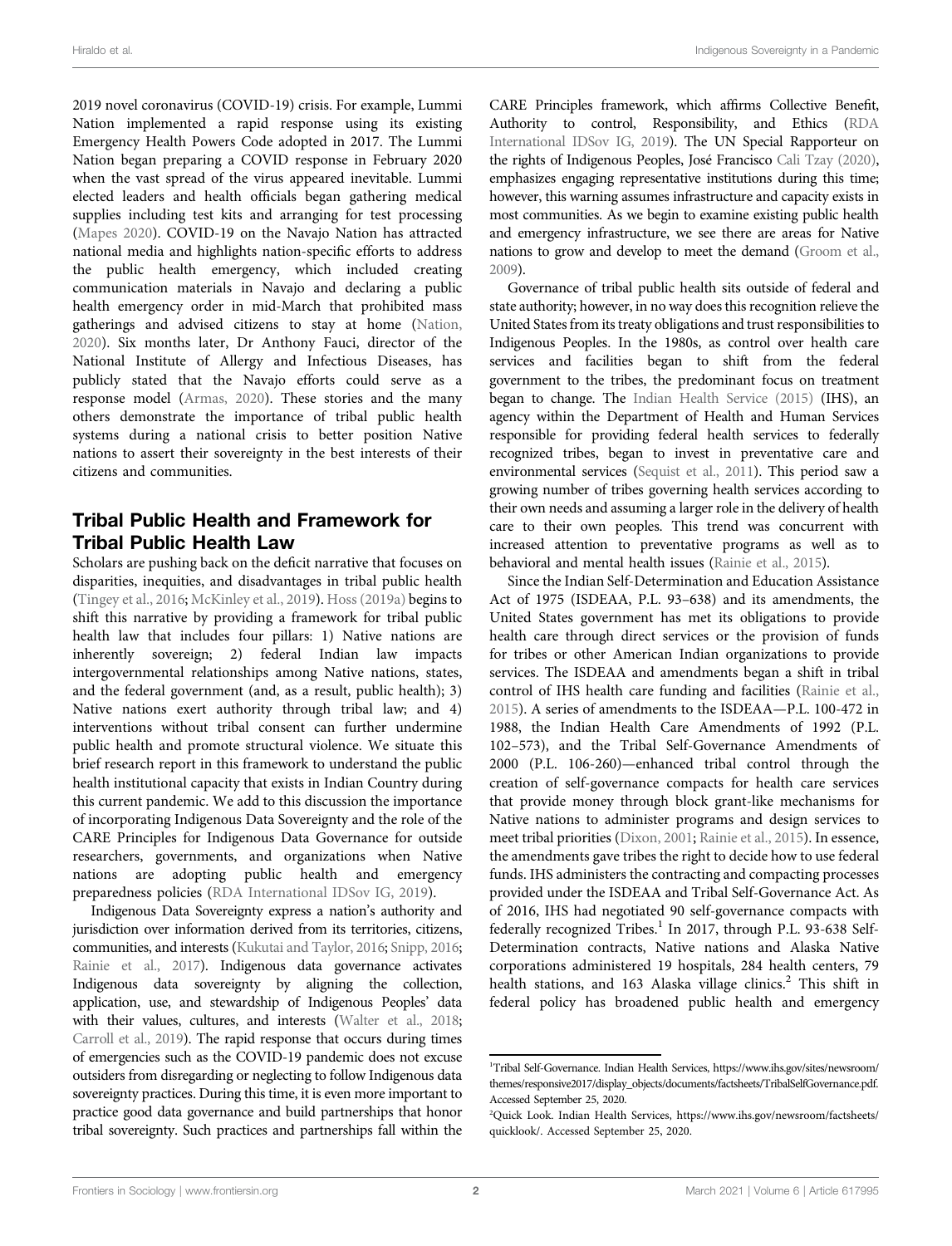opportunities for Native nations to proactively meet the health needs of their communities rather than constantly having to react to the emergency at hand.

The federal government acknowledges that the 574 federally recognized Native nations maintain sovereign authority to build and sustain public health systems that are part of the broader patchwork of public health authority across the United States (see 45 C.F.R. 164.501). While tribal control of health care services and facilities has increased, a need remains for investments in tribal public health infrastructure in order to monitor public health, address emerging needs, provide services, and create informed policies ([Warne, 2005](#page-8-6); [Tribal Epidemiology Centers,](#page-8-7) [2013](#page-8-7)). In addition, Native nations see challenges to exercising that authority such as building public health infrastructure; establishing relationships, roles, and responsibilities with state, county, and local health departments; and data and information sharing [\(Richmond and Ross, 2009](#page-7-23); [Hernandez and Robinson,](#page-7-24) [2014](#page-7-24)). To do this, nations need access to resources. Oftentimes this means access to federal programs and services that are vastly underfunded. In the United States., health inequities between Indigenous and non-Indigenous mainstream populations have existed for decades ([Rhoades et al., 1987](#page-7-25); [Brenneman et al., 2000](#page-7-26); [Johnson and Rhoades, 2000\)](#page-7-27). As a result, we see variation in the effectiveness of tribal public health systems in Indigenous communities in the United States.

During a crisis, emergency infrastructure constitutes an important companion to public health systems. The direct relationship between Native nations and the United States Federal Emergency Management Agency (FEMA) is fairly new. The Robert T. Stafford Disaster Relief and Emergency Assistance Act (Stafford Act) of 1988 authorizes the United States' President to declare an emergency or major disaster in situations where the responses are beyond the capacity of a state or local government. Since the Sandy Recovery Improvement Act of 2013 (P.L. 113-2), "The Chief Executive [or Governor] of an affected Indian tribal government may submit a request for a declaration by the President that a major disaster exists consistent with the requirements." Prior to this law, tribal governments had to rely on state governors to request a presidential declaration on their behalf [\(Sunshine and](#page-8-8) [Hoss, 2017](#page-8-8)). However, Native nations were not simply waiting on the United States to intervene when addressing emergency or disaster efforts in their communities. Native nations have passed emergency management plans as early as 1990 in the case of the [Navajo Nation \(2020\).](#page-7-11) Since 2013, more than 40 Native nations have directly requested presidential declarations to address areas of COVID-related matters, severe storms and flooding, and other natural disasters.<sup>3</sup> [Sunshine and Hoss \(2017\)](#page-8-8) argue that Native nations might consider using emergency declarations as "critical" public health tools to access resources and loosen the bureaucratic red tape that often impedes a nation's ability to respond. By passing emergency tribal laws, Native nations assert another level of governing authority to respond to public health crises.

Native nations continue to address the neglect and failure of the federal government in living up to its treaty and trust responsibilities. In doing so, Native nations are developing sophisticated healthcare, public health, and emergency systems that are grounded in their own understanding of how to address community needs and in their own values and beliefs. Examining tribal public health and emergency codes provides a lens to examine Native nation innovation for self-determination and governance during a public health crisis.

## Tribal Public Health Codes

More policy research is needed on tribal public health and emergency management. The enactment of tribal public health and emergency codes has occurred at a lower rate than the codification of other governmental authorities such as economic development and law and order. In 2014, the National Congress of American Indians (NCAI) found 520 public health-related codes that fell into 10 different categories: agriculture and food safety; alcohol, tobacco and other drugs; animal management and control; emergency planning and management; environmental health; health data; health services; health systems governance; infectious disease management; injury and violence prevention; public health infrastructure; and health and cultural resource protections. As NCAI notes, many public health provisions adopted by Native nations are often framed around public safety. [Bryan et al. \(2009\)](#page-7-28) conducted a similar study finding 56 publicly available tribal codes that address public health. Similar to NCAI, the authors categorized the codes into broad themes: "environmental health and sanitation; public safety and injury prevention; protection from violence and abuse; substance abuse, mental illness, and tobacco; communicable disease control, surveillance, and research; and other." These studies begin to provide more evidence of the ways in which Native nations are actively asserting their sovereign rights around public health and emergency management in preparedness to meet these needs. Additionally, in the mainstream United States, the Centers for disease Control and Prevention's Tribal Emergency Preparedness Law (2017) provides an understanding of what is needed during emergencies such as incident command centers, points of contact, and health communication systems.

During the COVID-19 pandemic, many public virtual convenings have featured tribal leaders sharing their nation's response to this virus such as National Congress of American Indian's (NCAI) Tribal Governments in Action webinar series.<sup>4</sup> Some of the tribal leaders and employees have mentioned that having a tribal law in place helped coordinate the nation's response efforts, which led us to survey the types of public health and emergency laws that exist and the areas in which Native nations are asserting their authority and preparing the resilience of their communities to combat the destruction

<sup>3</sup> Tribal Affairs. Federal Emergency Management Agency, [https://www.fema.gov/](https://www.fema.gov/about/organization/tribes) [about/organization/tribes](https://www.fema.gov/about/organization/tribes). Accessed September 26, 2020.

<sup>4</sup> National Congress of American Indians. COVID-19 Resources for Indian Country. COVID-19 Forums and Webinars, [http://www.ncai.org/Covid-19/](http://www.ncai.org/Covid-19/resources-for-indian-country/ncai-covid19-webinars) [resources-for-indian-country/ncai-covid19-webinars](http://www.ncai.org/Covid-19/resources-for-indian-country/ncai-covid19-webinars) [Accessed September 29, 2020].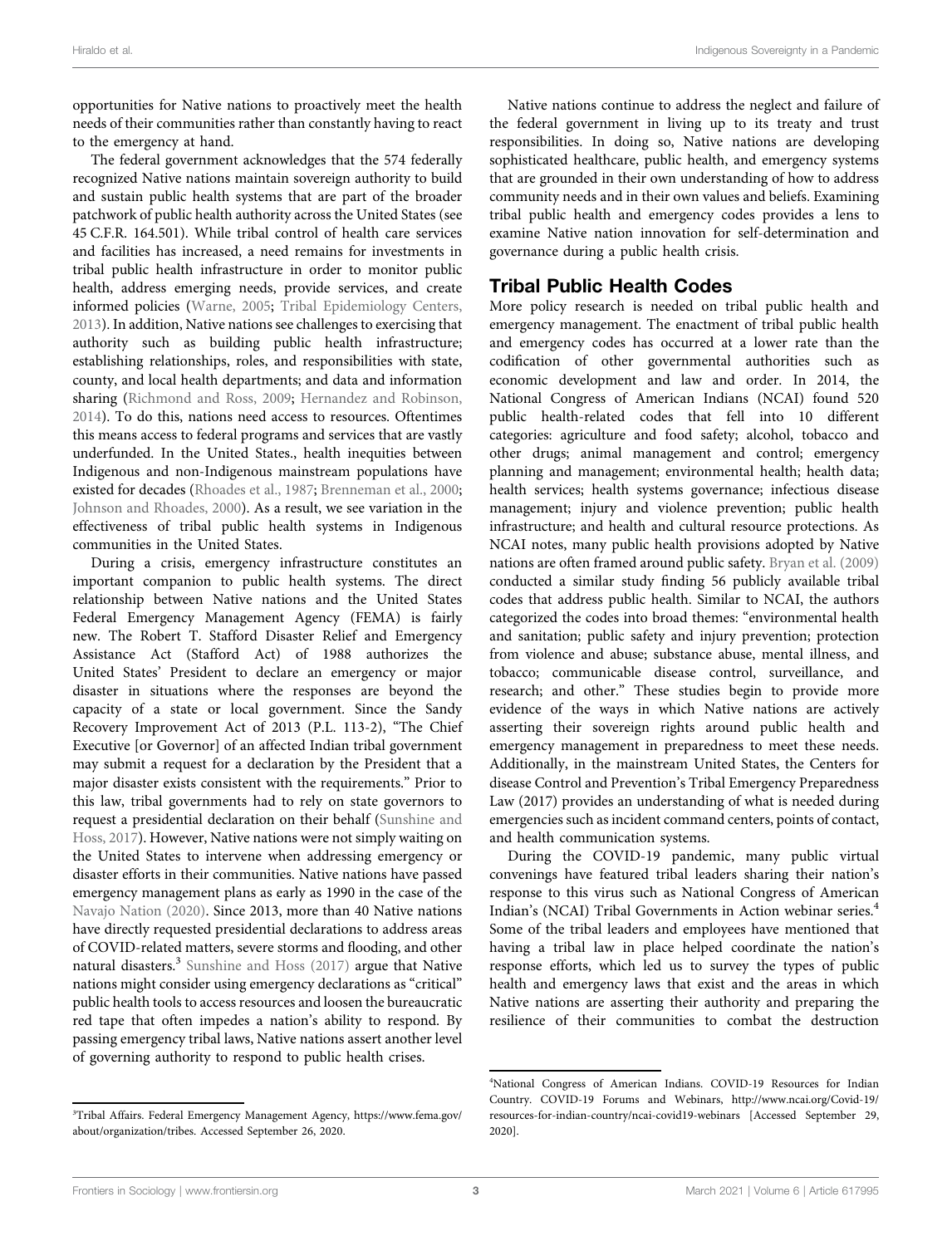attending this disease.<sup>5</sup> Given that public health and emergency preparedness are connected in a public health crisis, we argue that natural/climate, public health, and safety preparedness should all be linked in the institutions that nations are building rather than siloed.

#### METHODS

In this pilot study, during the months of May–September 2020 we collected and thematically coded 41 tribal public health and emergency preparedness codes from 37 federally recognized Native nations in the United States to gain a better understanding of the institutional public health and emergency capacity that exists during COVID-19. We searched and accessed any publicly available codes through the Tribal Law Gateway on the National Indian Law Library and the Tribal Court Clearinghouse databases. To make sure that we exhausted all databases, we conducted a google search using "tribal public health code" and "tribal emergency code" key terms. The code titles range from Communicable disease, Vaccination, and Quarantine Ordinance, Community Health, Emergency Management and Homeland Security to Environmental and Public Health Ordinance, Health and Safety, Health and Sanitation. Using an iterative process geared toward pandemic public health response and based off previous work by [Hoss](#page-7-29) [\(2019b\),](#page-7-29) [CDC \(2017\)](#page-7-30), [NCAI \(2014\)](#page-7-31), and [Bryan et al. \(2009\),](#page-7-28) we identified twelve themes: environment, crimes against health, health communications, quarantine and isolation, incident command systems, point of contact for tribal public health issues, sovereignty/governance, culture, emergency, communicable diseases, self-governance compact, and data sharing. Some of the themes represent common trends that we observed after reviewing the codes such as crimes against health (separate from a nation's criminal code), communicable diseases, and environment.

Using a dichotomous 0/1 coding, two researchers read each code and coded the eleven themes using 0 to represent not addressing the theme and 1 as affirming the theme. Any differences were resolved in conversation or by a third researcher's input. To understand when most of the activity occurred, we documented the year when the last activity occurred, being either amendment or enactment. We understand that Native nations are not required to post their own nation's law for public consumption and there may be many instances where some nations have enacted public health and emergency laws and chosen not to share them publicly. Therefore, those tribal public health and emergency codes that are not made publicly available by Native nations are not included in this dataset.

We used a narrow search and coding process. As a result, we did not include articles or chapters that were not specific to public

health and/or emergency preparedness. For instance, there are multiple health related mentions in tribal law and order codes, other criminal offenses codes, agriculture and food and safety, and sanitation concerns--as can be found in the NCAI (2014) data--that are not included in this dataset. Some outcomes of interest are the number of codes specific to Indigenous data sovereignty, culture, and geographic location of Native nations enacting codes. Our sole focus for this collection was to identify standalone tribal public health codes in an attempt to assess institutional capacity within Indian Country for public health disease surveillance, protection, and emergency preparedness, and less around criminalization within public health [\(Hoss,](#page-7-29) [2019b\)](#page-7-29). We parsed the codes into two categories those enacted before 2020 and those enacted during the 2020 timeframe in which we conducted the search.

#### RESULTS

Out of the 41 codes collected, only seven (17%) Native nation codes are specific to emergency preparedness and management in all years; however, 17 (47.1%) codes (public health and emergency) have emergency provisions included ([Table 1](#page-4-0)). More than half ( $n = 23$ , 56.1%) of the Native nations have pre-existing self-governance compacts, which suggests that as nations are acting on a nationto-nation basis with the federal government, they are building institutions to support their sovereign efforts to address the welfare of their citizens. Of the codes enacted prior, from 1988 to 2019, more are likely to address environment ( $n = 18, 54.5\%$ ). Of the 8 (100%) codes enacted in 2020, all addressed communicable diseases and quarantine and isolation. More than half of the codes passed in 2020 included provisions for emergencies ( $n = 5$ , 62.5%), health communications ( $n = 6, 75$ %), and point of contact  $(n = 6, 75%)$ . In addition, half of the nations that passed codes in 2020 have self-governance compacts ( $n = 4$ , 50%) with IHS. Of the nine codes that included data sharing provisions for all years, five of those codes were passed in 2020.

To understand outbreak response and public health capacity during times of pandemic and emergencies, we created a subset of analysis that examines the emergency provisions  $(n = 17, 41.5%)$ found in the dataset, eight (47.1%) included a response to outbreaks and five (29.4%) respiratory surveillance ([Table 2](#page-4-1)). We see Native nations including specific public health capacity arrangements that complement emergency preparedness. For example, of the nine (22%) data sharing points found in the dataset, eight (47.1%) of those are included in codes that also address emergency preparedness. The same is true for health communications and point of contact provisions. Of the fifteen (36.6%) total health communications points found, ten (58.8%) accompany emergency provisions. For tribal public health point of contact, twelve (70.6%) of the nineteen (46.3%) are included in public health codes that also address emergencies.

From 2006 to 2013, there was a steady stream ( $n = 17, 41.4\%$ ) of code enactment or amendments ([Figure 1](#page-5-0)). As expected, we see a peak in activity in 2020 ( $n = 8$  out of 41, 19.5%) where the largest number of codes were either enacted or amended in a single year.

Most of the activity for code enactment or amendment has occurred in the West and Midwest census regions with Native

<sup>5</sup> Seven Directions. Gathering Grounds Community Meeting IV: A Look at Lummi Nation's Response to COVID-19, [https://www.indigenousphi.org/covid-resources/](https://www.indigenousphi.org/covid-resources/a-look-at-lummi-nations-response-to-covid-19) [a-look-at-lummi-nations-response-to-covid-19](https://www.indigenousphi.org/covid-resources/a-look-at-lummi-nations-response-to-covid-19) [Accessed September 29, 2020].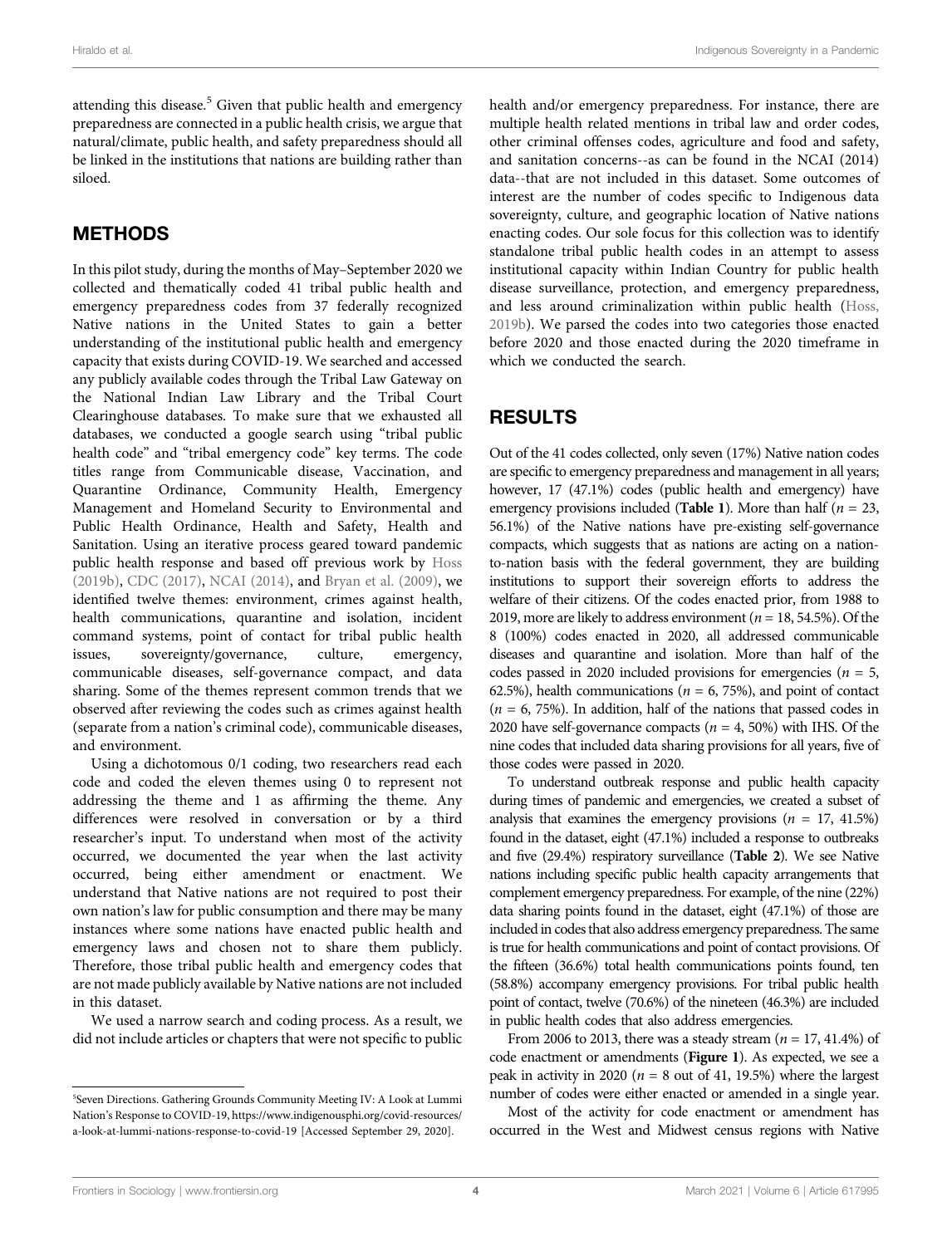<span id="page-4-0"></span>

| TABLE 1   Frequency of public health and emergency preparedness themes in tribal public health codes 1988-2020 (N = 41). |  |  |
|--------------------------------------------------------------------------------------------------------------------------|--|--|
|--------------------------------------------------------------------------------------------------------------------------|--|--|

| <b>Frequency table</b><br><b>Themes</b>          | 1988-2019 (33) |       | 2020 (8) |               | Total all years (41) |       |
|--------------------------------------------------|----------------|-------|----------|---------------|----------------------|-------|
|                                                  | n              | $\%$  | n        | $\frac{0}{0}$ | n                    | $\%$  |
| Communicable diseases                            | 13             | 39.4% | 8        | 100.0%        | 21                   | 51.2% |
| Crimes against health                            | 9              | 27.3% |          | 12.5%         | 10                   | 24.4% |
| Culture                                          |                | 12.1% |          | 12.5%         | 5                    | 12.2% |
| Data sharing                                     | 4              | 12.1% | 5        | 62.5%         | 9                    | 22.0% |
| Emergency preparedness                           | 12             | 36.4% | 5        | 62.5%         | 17                   | 41.5% |
| Environment                                      | 18             | 54.5% | $\Omega$ | $0.0\%$       | 18                   | 43.9% |
| Health communications                            | 9              | 27.3% | 6        | 75.0%         | 15                   | 36.6% |
| Incident command systems                         |                | 6.1%  | 3        | 37.5%         | 5                    | 12.2% |
| Point of contact for tribal public health issues | 13             | 39.4% | 6        | 75.0%         | 19                   | 46.3% |
| Quarantine and isolation                         |                | 21.2% | 8        | 100.0%        | 15                   | 36.6% |
| Self-governance compacts                         | 19             | 57.6% | 4        | 50.0%         | 23                   | 56.1% |
| Sovereignty/Governance                           | 12             | 36.4% | 3        | 37.5%         | 15                   | 36.6% |

<span id="page-4-1"></span>TABLE 2 | Frequency of emergency preparedness themes in tribal public health codes 1988-2020 ( $N = 17$ ).

| Subset of emergency preparedness ( $n = 17$ )    |    |       |  |  |  |
|--------------------------------------------------|----|-------|--|--|--|
| <b>Themes</b>                                    | n  | %     |  |  |  |
| Data sharing                                     | 8  | 47.1% |  |  |  |
| Health communications                            | 10 | 58.8% |  |  |  |
| Outbreak response                                | 8  | 47.1% |  |  |  |
| Point of contact for tribal public health issues | 12 | 70.6% |  |  |  |
| Respiratory surveillance                         | 5  | 29.4% |  |  |  |

nations sharing geography with the state of Washington having the most activity ([Figure 2](#page-5-1)). In the West, we see the greatest mix of types of enacted codes being both public health and emergency-specific.

In 2020, we see code enactment occurring in some of the harder hit states [\(Johns Hopkins University and Medicine, 2020\)](#page-7-32) such as Arizona, California, Louisiana, and Washington ([Figure 2](#page-5-1)).

#### Discussion: Lessons Learned From Tribal Codes

Surveying publicly availably codes provides insight into ways Native nations might approach public policy. The examples below offer broad considerations--that are by no means are exhaustive--for Native nations interested in strengthening tribal public health and emergency management governance.

#### Separate Public Health and Emergency Management Codes

Of the 37 Native nations, four Native nations have enacted separate public health and emergency management codes. One nation passed a public health code and a separate communicable disease code while another passed a public health quarantine and isolation code. Seven Native nations opted to pass Health and Safety codes, which typically cover animal control, fireworks, public safety, and sanitation issues. To further back up the nation's public health code, the Pascua Yaqui Tribe (PYT) adopted a Public Health Emergency Preparedness Plan that includes information on its health care delivery system, legal

authorities, and contractual partners among other points. PYT explains in its plan that it is a living document that is subject to annual review and revisions.

## Communicable Diseases

Considering the current pandemic, we sought to identify how many of the 41 codes specifically addressed communicable diseases ([Table 1](#page-4-0)); 51% ( $n = 21$ ) of the codes mention communicable diseases. In 2007, in addition to its Public Health and Safety code, Stockbridge-Munsee adopted a Communicable disease, Vaccination, and Quarantine Ordinance that states the need "to prepare for possible bioterrorism issues and other communicable disease issues" and "if this area is left unaddressed, the political integrity, economic security, and the general health and welfare is threatened" (Stockbridge-Munsee Mohican Tribe). Jamestown S'Klallam Tribe's Public Health and Safety code states, "Tribal health care providers will assist local health officials in identifying exposed contacts of a communicable disease, when necessary, and assure appropriate testing, treatment, or chemoprophylasis [sic] is carried out" (Jamestown S'[Klallam Tribe, 2020](#page-7-33)). The Chitimacha Tribe of Louisiana includes a tracking section which states, "The Public Health Authority shall ascertain the existence of an illness or health condition that may be a potential cause of a public health emergency, investigate all such cases for sources of infection and to ensure that they are subject to proper control measures, and define the distribution of the illness or health condition" ([Chitimacha Tribe of](#page-7-34) [Louisiana, 2021](#page-7-34)). The Chitimacha code underscores what many public health officials have advocated for during the current pandemic. Not only is it important to report cases but it is important to track and trace to better contain a virus.

# Public Health and Emergency Communications

In other areas of emergency, we see some nations including health communication systems and even fewer providing provisions for incident command systems. San Manuel Band of Mission Indians' Emergency Management Ordinance adopts the National Incident Management System using an incident command system to manage all emergencies within the nation's reservation. The ordinance states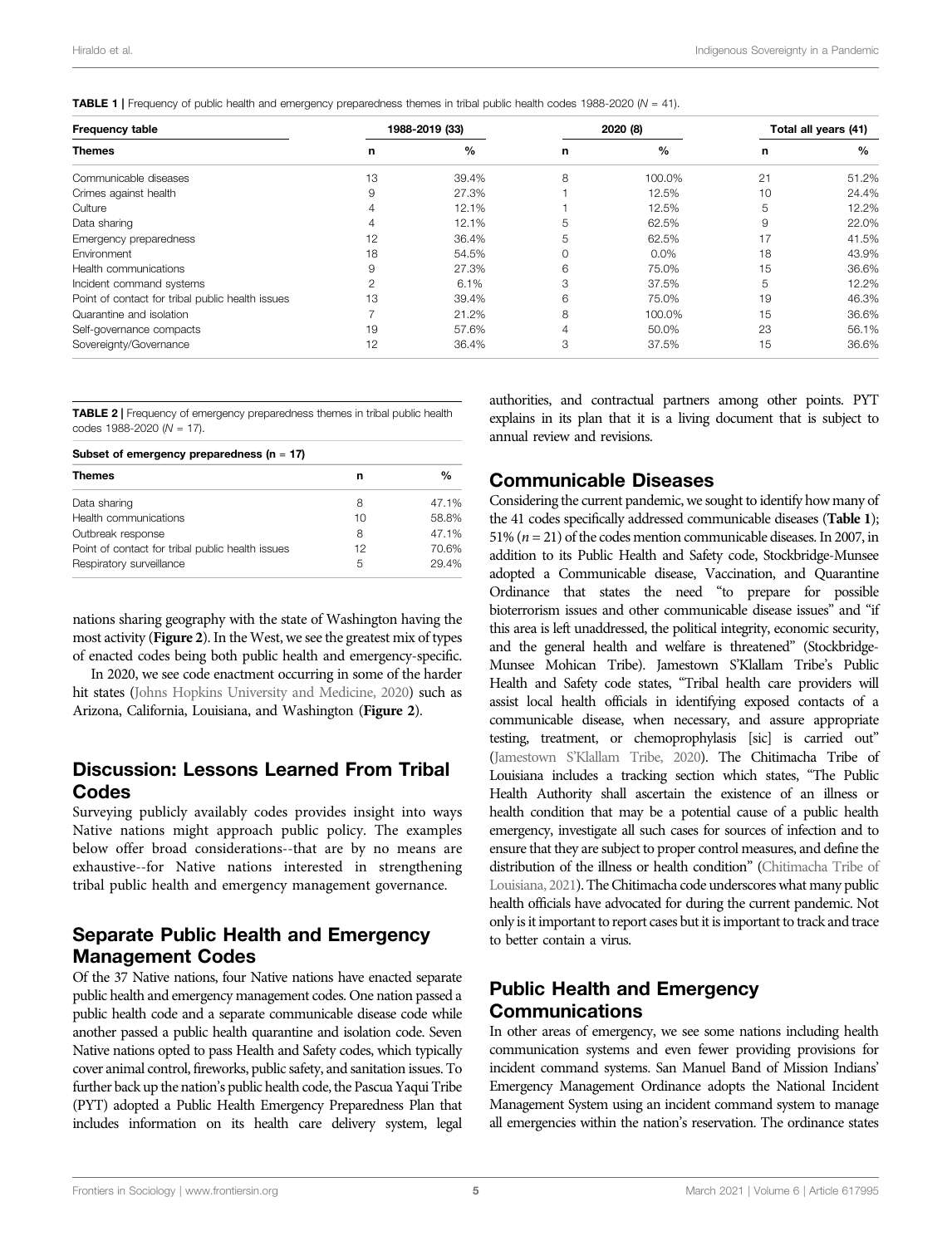

<span id="page-5-0"></span>

<span id="page-5-1"></span>that once the Business Committee, the Chairperson, or its successor determines that a state of an emergency exists, they have the authority to declare an emergency [\(San Manuel Band of Mission Indians, 2020](#page-7-35)). Codifying how a nation organizes in times of emergencies allows the government to respond according to plan rather than react to meet the crisis at hand.

# Sovereignty Authority and Culturally Appropriate Language

While the act of passing a tribally specific code is an assertion of tribal sovereignty, we were interested in seeing how many tribal codes explicitly mentioned the inherent sovereign authority of the

nation's government. Fifteen codes explicitly affirm a nation's authority. Other affirmations might be interpreted by the existence of self-governance compacts. Twenty-three (56.1%) of the Native nations included in this dataset have negotiated selfgovernance compacts with the federal government, which demonstrates a nation backing up its sovereign authority to negotiate a compact by passing its own rules and laws.

On the other hand, only five codes mention the distinct culture or belief system that guides the nation and serves as a foundation for sovereignty. The Confederated Tribes of the Umatilla Indian Reservation (CTUIR) includes a Tribal Health Philosophy in its Environmental Health and Safety Code. The section reads, "Spiritually, we do not separate ourselves from the surrounding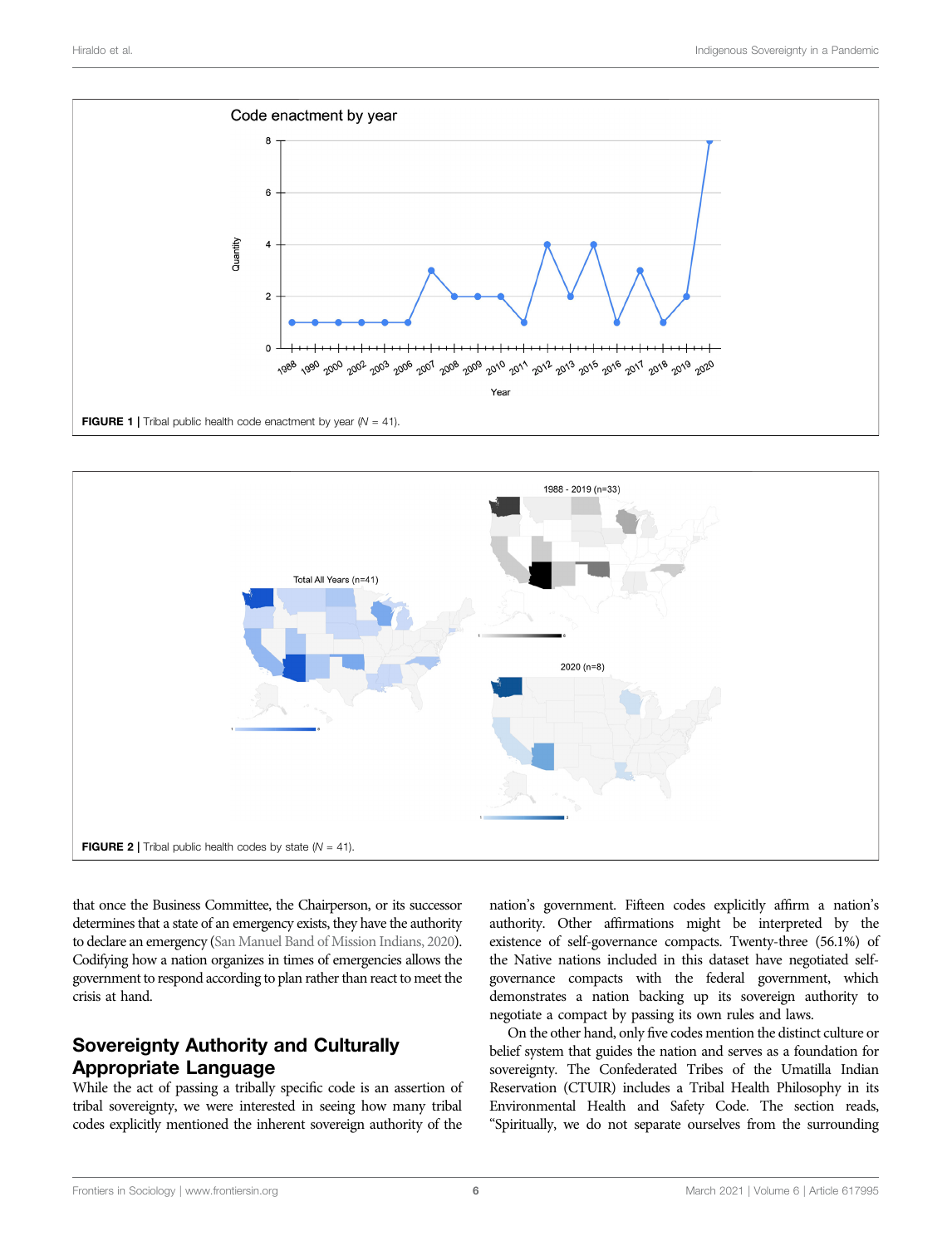natural world. Therefore, the land, air, water and natural resources of the Umatilla Reservation must be maintained in a healthy and safe condition to sustain all forms of life using both traditional ways and modern technology. We recognize that the responsibility to intervene in human activities that create an unhealthy imbalance in nature is essential to protecting all natural resources" [\(Confederated Tribes of the Umatilla Indian Reservation, 2020](#page-7-36)). Here, CTUIR is articulating to its citizens and outsiders that the health decisions that are made align with its collective responsibility to the natural world.

### Indigenous Data Sovereignty and Data Governance

In a time where access to health data is increasingly a challenge, we would expect to see more mentions of health data governance in the more recently passed public health and emergency codes. However, that is not the case. Of the 41 codes adopted, only nine (22%) include data sharing provisions. With respect to reporting authorities, the Yurok Tribe's Public Health Ordinance states, "The Yurok Public Health Officer is authorized to report to a local health department, State Department of Public Health, and/or the Indian Health Service any information concerning a reportable disease or condition, an unusual cluster, or a suspicious event that they reasonably believe has the potential to be caused by or an indicator or bioterrorism" ([Yurok](#page-8-9) Tribe'[s Public Health Ordinance, 2020\)](#page-8-9). Yurok public health officials have the authority to report public health concerns to outside governments; however, the code does not mention power to enter health data agreements. In March 2020, the National Indian Health Board (NIHB) surveyed the ability of tribal leaders, providers, and partners to adequately address the COVID-19 emergency. In addition to federal and state communication, and diagnostics testing, respondents listed one of the anticipated challenges as "planning for outbreak management" [\(National Indian Health Board, 2020](#page-7-31)). Indigenous Data Sovereignty affirms Native nations rights to outside and nation-specific data, and pandemic and pre-pandemic guidance asserts these nations' need to access data in order to effectively plan for and manage potential outbreaks [\(Carroll et al., 2019;](#page-7-17) [Rainie et al., 2017](#page-7-16); [Urban Indian Health Institute, 2020](#page-8-10)).

#### Preparedness During Times of Crisis

The code enactments and amendments from 2006 to 2013 coincide with the H1N1 pandemic that occurred in 2009 and ended in late 2010 ([Figure 1](#page-5-0)). However, from 2006 to 2009 timeframe, the Sac and Fox Tribe of the Mississippi in iowa (Health and Safety code passed in 2007) is the only nation in the dataset to have included provisions for disease outbreaks in its code, which are specific to notification procedures. Snoqualmie Tribe's Emergency Management Department code defines its scope as "to mitigate, prepare for, respond to, and recover from injury and damage to persons or property resulting from emergencies or disasters, whether natural or man-made" [\(Tribe Snoqualmie, 2021\)](#page-8-11). Whereas, as mentioned previously, [Stockbridge-Munsee Tribal Law, 2007](#page-8-12) Communicable disease, Vaccination, and Quarantine Ordinance states the need to prepare for bioterrorism. We can infer from the data that as Native nations are incorporating emergency provisions in their codes, tribal officials are making the effort to address the capacity in which these

emergencies might be met. Among the codes adopted or amended in 2020, we see Native nations creating institutions to sustain them during the pandemic particularly in two states where governors were arguably more resistant to act according to CDC recommendations ([Figure 2](#page-5-1)).

# **CONCLUSION**

Generally, we find that many of the codes use mainstream health and safety, and emergency language. In some instances, Native nations are adopting language from the state in which they share geography or explicitly adopting state law in these areas of law making. There is great opportunity for Native nations to position these codes to align with their own cultural values and understanding of how to address community challenges. Native nations are addressing governance challenges in other areas that can be transferred or applied in public health and emergency settings [\(Hiraldo et al., 2020](#page-7-37)).

Native nations are building culturally appropriate public health and emergency institutions to reinforce inherent sovereign rights and establish a standard of community public health. While the existence of institutions is not directly tied to the outcomes found during the current pandemic, it is possible to argue that having such codes in place make responding to public health and emergency crizes now and in the future less reactionary and more proactive in meeting community needs. As the enactment of tribal public health codes evolves, Native nations are acting responsively to emerging needs. We view these institutions as advancing the public health outcomes that we all want to see in our communities.

# DATA AVAILABILITY STATEMENT

The original contributions presented in the study are included in the article further inquiries can be directed to the corresponding author.

# AUTHOR CONTRIBUTIONS

DH conceptualized the manuscript and drafted the manuscript, KJ curated data, investigated, and created data visualization, and as senior author SC contributed to the overall conceptualization, methodology, methods, and document editing.

# FUNDING

This brief research report was made possible by the generous support of the Morris K. Udall and Stewart L. Udall Foundation.

# ACKNOWLEDGMENTS

The authors also wish to thank affiliates of the Collaboratory for Indigenous Data Governance [\(indigenousdatalab.org\)](http://indigenousdatalab.org), especially Ibrahim Garba. Special appreciation to the Native nations whose codes and policies are cited in this document; by making this information publicly available, others are able to learn from it.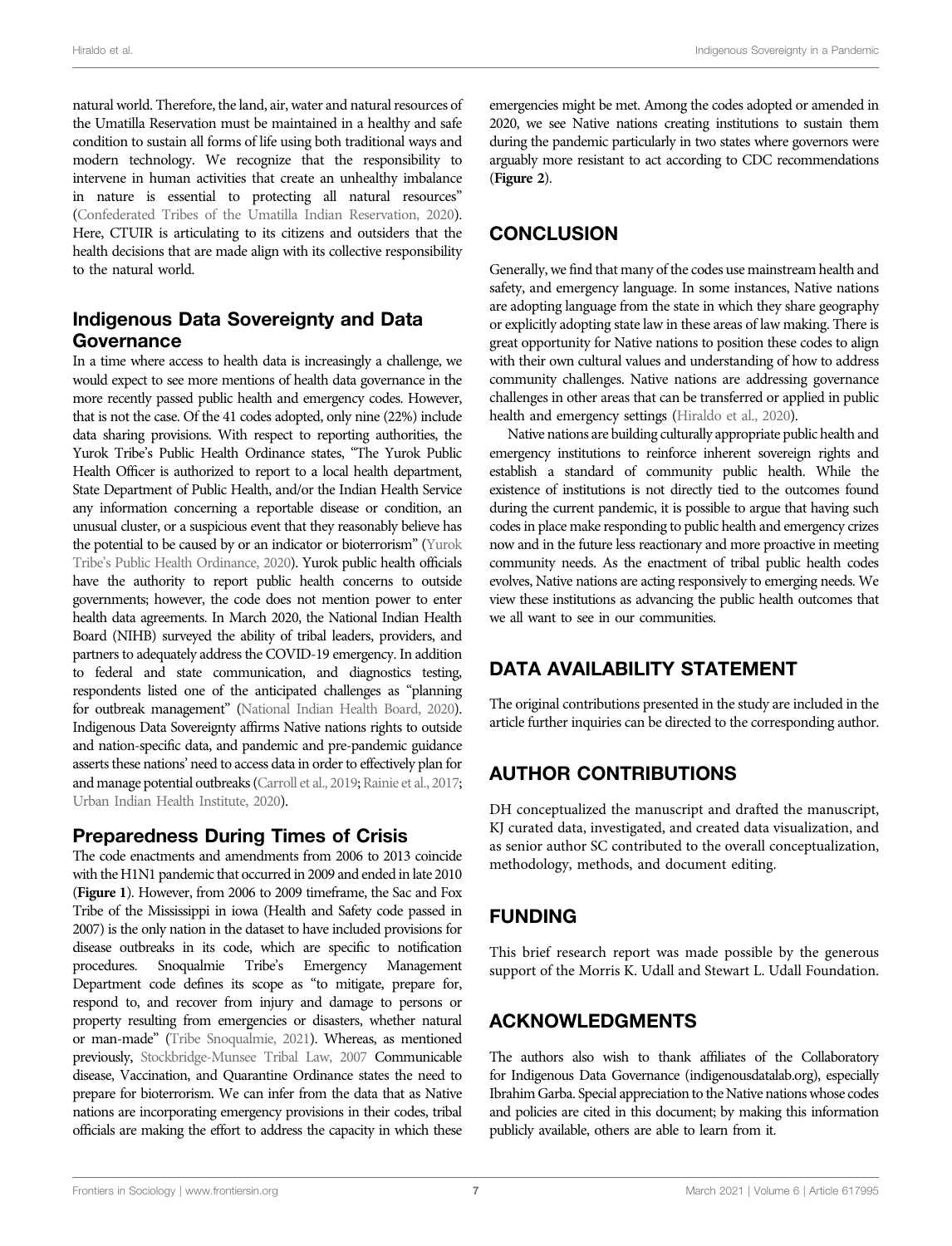## **REFERENCES**

- <span id="page-7-12"></span>Armas, M. (2020). Fauci says Navajo Nation's COVID -19 response could be model for US. Albuquerque, New Mexico: KOAT Action News [https://www.koat.com/](https://www.koat.com/article/fauci-praises-navajo-nation-for-covid-19-response-says-nation-can-be-model-for-us/34102495) [article/fauci-praises-navajo-nation-for-covid-19-response-says-nation-can-be](https://www.koat.com/article/fauci-praises-navajo-nation-for-covid-19-response-says-nation-can-be-model-for-us/34102495)[model-for-us/34102495](https://www.koat.com/article/fauci-praises-navajo-nation-for-covid-19-response-says-nation-can-be-model-for-us/34102495) (Accessed September 29, 2020).
- <span id="page-7-26"></span>Brenneman, G. R., Handler, A. O., Kaufman, S. F., and Rhoades, E. R. (2000). "Health status and clinical indicators," in In American Indian health: innovations in health care, promotion, and policy. Editor E. R. Rhoades (Baltimore, MD, United States: John Hopkins University Press), 103–121.
- <span id="page-7-28"></span>Bryan, R. T., Schaefer, R. M., DeBruyn, L., and Stier, D. D. (2009). Public health legal preparedness in Indian country. Am. J. Public Health 99 (4), 607–614. doi:[10.2105/AJPH.2008.146522](https://doi.org/10.2105/AJPH.2008.146522)
- <span id="page-7-18"></span>Cali Tzay, J. F. (2020). Coronavirus impact on world's indigenous, goes well beyond health threat. UN News <https://news.un.org/en/story/2020/05/1064322> (Accessed September 29, 2020).
- <span id="page-7-17"></span>Carroll, S. R., Rodriguez-Lonebear, D., and Martinez, A. (2019). Indigenous data governance: strategies from United States native nations. Codata 18 (1), 31. doi:[10.5334/dsj-2019-031](https://doi.org/10.5334/dsj-2019-031)
- <span id="page-7-30"></span>Centers for Disease Control and Prevention (2017). Federal Indian law as a structural determinant of health. Tribal Emergency Preparedness Law. Available at:<https://www.cdc.gov/phlp/docs/brief-tribalemergency.pdf> (Accessed February 19, 2021).
- <span id="page-7-34"></span>Chitimacha Tribe of Louisiana (2021). Title XXIX. Public health authority and quarantine and isolation code [http://www.chitimacha.gov/sites/default/](http://www.chitimacha.gov/sites/default/files/CCCJ%20-%20Title%20XXIX%20-%20Chitimacha%20Public%20Health%20Authority%20and%20Quarantine%20and%20Isolation%20Code%20-%20Title%20XXIX.pdf)files/ [CCCJ%20-%20Title%20XXIX%20-%20Chitimacha%20Public%20Health%](http://www.chitimacha.gov/sites/default/files/CCCJ%20-%20Title%20XXIX%20-%20Chitimacha%20Public%20Health%20Authority%20and%20Quarantine%20and%20Isolation%20Code%20-%20Title%20XXIX.pdf) [20Authority%20and%20Quarantine%20and%20Isolation%20Code%20-%](http://www.chitimacha.gov/sites/default/files/CCCJ%20-%20Title%20XXIX%20-%20Chitimacha%20Public%20Health%20Authority%20and%20Quarantine%20and%20Isolation%20Code%20-%20Title%20XXIX.pdf) [20Title%20XXIX.pdf](http://www.chitimacha.gov/sites/default/files/CCCJ%20-%20Title%20XXIX%20-%20Chitimacha%20Public%20Health%20Authority%20and%20Quarantine%20and%20Isolation%20Code%20-%20Title%20XXIX.pdf) (Accessed January 11, 2021).
- <span id="page-7-36"></span>Confederated Tribes of the Umatilla Indian Reservation (2020). Environmental health and safety code. 1.025 tribal health philosophy [https://ctuir.org/media/](https://ctuir.org/media/rbzbb5xl/environmental-health-and-safety-code-thru-res-no-18-007-1-22-2018-lh-cur.pdf) [rbzbb5xl/environmental-health-and-safety-code-thru-res-no-18-007-1-22-](https://ctuir.org/media/rbzbb5xl/environmental-health-and-safety-code-thru-res-no-18-007-1-22-2018-lh-cur.pdf) [2018-lh-cur.pdf](https://ctuir.org/media/rbzbb5xl/environmental-health-and-safety-code-thru-res-no-18-007-1-22-2018-lh-cur.pdf) (Accessed September 29, 2020).
- <span id="page-7-1"></span>Coulthard, G. S. (2014). Red skin, white masks: rejecting the colonial politics of recognition. Minneapolis, MN, United States: University of Minnesota Press. doi:[10.5749/j.ctt9qh3cv](https://doi.org/10.5749/j.ctt9qh3cv)
- <span id="page-7-7"></span>Curley, A. (2020). Contested water settlements inflamed the Navajo Nation's health crisis. High Country News [https://www.hcn.org/articles/indigenous-affairs](https://www.hcn.org/articles/indigenous-affairs-water-contested-water-settlements-inflamed-the-navajo-nations-health-crisis)water-contested-water-settlements-infl[amed-the-navajo-nations-health-crisis](https://www.hcn.org/articles/indigenous-affairs-water-contested-water-settlements-inflamed-the-navajo-nations-health-crisis) (Accessed September 29, 2020).
- <span id="page-7-0"></span>Deloria, V. (1988). Custer died for your sins: an Indian manifesto. Norman, OK, United States: University of Oklahoma Press.
- <span id="page-7-22"></span>Dixon, M. (2001). The unique role of tribes in the delivery of health services, In promises to keep: public health policy for American Indians and Alaska Natives in the 21st century. Editors M. Dixon and Y. Roubideaux (Washington, DC, United States: American Public Health Association).
- <span id="page-7-2"></span>Dunbar-Ortiz, R. (2014). An Indigenous Peoples history of the United States. Boston, MA, United States: Beacon Press.
- <span id="page-7-19"></span>Groom, A. V., Jim, C., LaRoque, M., Mason, C., McLaughlin, J., Neel, L., et al. (2009). Pandemic influenza preparedness and vulnerable populations in tribal communities. Am. J. Public Health 99 (S2), S271–S278. doi:[10.2105/AJPH.2008.](https://doi.org/10.2105/AJPH.2008.157453) [157453](https://doi.org/10.2105/AJPH.2008.157453)
- <span id="page-7-8"></span>Gunderson, D. (2020). Six months in, tribal nations cautiously optimistic about COVID-19 response. MPR News [https://www.mprnews.org/story/2020/09/28/](https://www.mprnews.org/story/2020/09/28/six-months-in-tribal-nations-cautiously-optimistic-about-covid19-response) [six-months-in-tribal-nations-cautiously-optimistic-about-covid19-response](https://www.mprnews.org/story/2020/09/28/six-months-in-tribal-nations-cautiously-optimistic-about-covid19-response) (Accessed September 29, 2020).
- <span id="page-7-3"></span>Hatcher, S. M., Agnew-Brune, C., Anderson, M., Zambrano, L. D., Rose, C. E., Jim, M. A., et al. (2020). COVID-19 among American Indian and Alaska Native persons - 23 states, january 31-july 3, 2020. MMWR Morb. Mortal. Wkly. Rep. 69 (34), 1166–1169. doi[:10.15585/mmwr.mm6934e1](https://doi.org/10.15585/mmwr.mm6934e1)
- <span id="page-7-4"></span>Hathaway, E. D. (2020). American Indian and Alaska Native People: social vulnerability and COVID-19. J. Rural Health 37, 256–259. doi[:10.1111/jrh.](https://doi.org/10.1111/jrh.12505) [12505](https://doi.org/10.1111/jrh.12505)
- <span id="page-7-24"></span>Hernandez, A. M., and Robinson, K. (2014). Tribal state relations in public health: a practice brief exploring public health authority and the value of crossjurisdictional service sharing. Tucson, AZ, United States: Red Star Innovations.
- <span id="page-7-37"></span>Hiraldo, D., Carroll, S. R., David-Chavez, D. M., Jäger, M. B., and Jorgensen, M. (2020). Policy Brief: Native nation rebuilding lessons for tribal research and data governance. Tucson, AZ, United States: Native Nations Institute, University of Arizona.
- <span id="page-7-14"></span>Hoss, A. (2019a). A framework for tribal public health ;law. Nev. L. J. 20 (1), 113–144.
- <span id="page-7-29"></span>Hoss, A. (2019b). Exploring legal issues in tribal public health data and surveillance. South. Ill. Univ. L. J. 44 (1), 27–40.
- <span id="page-7-20"></span>Indian Health Service (2015). IHS fact sheets: Indian health disparities [http://www.](http://www.ihs.gov/newsroom/factsheets/disparities/) [ihs.gov/newsroom/factsheets/disparities/\(](http://www.ihs.gov/newsroom/factsheets/disparities/)Accessed September 29, 2020).
- <span id="page-7-33"></span>Jamestown S'Klallam Tribe (2020). Title 28. Public health and safety code Chapter 28.05 Control of Infectious Diseases and Vectors. [https://jamestowntribe.org/](https://jamestowntribe.org/wp-content/uploads/2018/05/Title_28_-Public_Health_and_Safety_Code_-6_6_12.pdf) [wp-content/uploads/2018/05/Title\\_28\\_-Public\\_Health\\_and\\_Safety\\_Code\\_-6\\_](https://jamestowntribe.org/wp-content/uploads/2018/05/Title_28_-Public_Health_and_Safety_Code_-6_6_12.pdf) [6\\_12.pdf](https://jamestowntribe.org/wp-content/uploads/2018/05/Title_28_-Public_Health_and_Safety_Code_-6_6_12.pdf) (Accessed June 12, 2020).
- <span id="page-7-32"></span>Johns Hopkins University and Medicine (2020). Coronavirus resource center <https://coronavirus.jhu.edu/data/new-cases-50-states> (Accessed January 11, 2021).
- <span id="page-7-27"></span>Johnson, E. A., and Rhoades, E. R. (2000). The history and organization of Indian health services and systems, in American Indian health: innovations in health care, promotion, and policy. Editor E. R. Rhoades (Baltimore, MD, United States: Johns Hopkins University Press).
- <span id="page-7-15"></span>Kukutai, T., and Taylor, J. (2016). "Data sovereignty for indigenous peoples: current practice and future needs," in Indigenous data sovereignty: toward an agenda. Editors T. Kukutai and J. Taylor (Canberra, Australia: Australian National University Press), 79–97. doi:[10.22459/CAEPR38.11.2016.01](https://doi.org/10.22459/CAEPR38.11.2016.01)
- <span id="page-7-9"></span>Lakhani, N. (2020). Native American tribe takes trailblazing steps to fight Covid-19 outbreak [https://www.theguardian.com/us-news/2020/mar/18/covidcoronavirus](https://www.theguardian.com/us-news/2020/mar/18/covidcoronavirus-native-american-lummi-nation-trailblazing-steps)[native-american-lummi-nation-trailblazing-steps](https://www.theguardian.com/us-news/2020/mar/18/covidcoronavirus-native-american-lummi-nation-trailblazing-steps) (Accessed September 29, 2020).
- <span id="page-7-10"></span>Mapes, L. V. (2020). A Lummi Nation doctor is self-quarantined. But the tribe has been preparing for weeks for a coronavirus outbreak. Seattle, DC, United States: The Seattle Times [https://www.seattletimes.com/seattle-news/a-lummi-nation](https://www.seattletimes.com/seattle-news/a-lummi-nation-doctor-is-self-quarantined-but-the-tribe-has-been-preparing-for-weeks-for-a-coronavirus-outbreak/)[doctor-is-self-quarantined-but-the-tribe-has-been-preparing-for-weeks-for-a](https://www.seattletimes.com/seattle-news/a-lummi-nation-doctor-is-self-quarantined-but-the-tribe-has-been-preparing-for-weeks-for-a-coronavirus-outbreak/)[coronavirus-outbreak/](https://www.seattletimes.com/seattle-news/a-lummi-nation-doctor-is-self-quarantined-but-the-tribe-has-been-preparing-for-weeks-for-a-coronavirus-outbreak/)(Accessed September 29, 2020).
- <span id="page-7-13"></span>McKinley, C. E., Figley, C. R., Woodward, S. M., Liddell, J. L., Billiot, S., Comby, N., et al. (2019). Community-engaged and culturally relevant research to develop behavioral health interventions with American Indians and Alaska natives. Am. Indian Alsk. Native Ment. Health Res. 26 (3), 79–103. doi[:10.5820/aian.2603.](https://doi.org/10.5820/aian.2603.2019.79) [2019.79](https://doi.org/10.5820/aian.2603.2019.79)
- <span id="page-7-31"></span>National Congress of American Indians (2014). Covered in Codes: The Value of a Tribal Public Health Law Database. Available at: [https://www.ncai.org/policy](https://www.ncai.org/policy-research-center/initiatives/projects/RWJF_One-pager_-revised-.pdf)[research-center/initiatives/projects/RWJF\\_One-pager\\_-revised-.pdf](https://www.ncai.org/policy-research-center/initiatives/projects/RWJF_One-pager_-revised-.pdf) (Accessed February 19, 2021).
- National Indian Health Board (2020). Survey of COVID-19 2020 responses [https://](https://www.nihb.org/docs/03172020/NIHB%20COVID%20data%20summary_3.17. 2020.pdf) [www.nihb.org/docs/03172020/NIHB%20COVID%20data%20summary\\_3.17.](https://www.nihb.org/docs/03172020/NIHB%20COVID%20data%20summary_3.17. 2020.pdf) [2020.pdf](https://www.nihb.org/docs/03172020/NIHB%20COVID%20data%20summary_3.17. 2020.pdf) (Accessed May 28, 2020).
- <span id="page-7-11"></span>Navajo Nation (2020). COVID-19 news and updates [https://www.ndoh.navajo-nsn.](https://www.ndoh.navajo-nsn.gov/COVID-19/News-Update) [gov/COVID-19/News-Update](https://www.ndoh.navajo-nsn.gov/COVID-19/News-Update) (Accessed September 30, 2020).
- <span id="page-7-5"></span>Power, T., Wilson, D., Best, O., Brockie, T., Bourque Bearskin, L., MillenderLowe, E. J., et al. (2020). COVID-19 and Indigenous Peoples: an imperative for action. J. Clin. Nurs. 29 (15–16), 2737–2741. doi:[10.1111/jocn.15320](https://doi.org/10.1111/jocn.15320)
- <span id="page-7-21"></span>Rainie, S. C., Jorgensen, M., Cornell, S., and Arsenault, J. (2015). The changing landscape of health care provision to American Indian nations. Am. Indian Cult. Res. J. 39 (1), 1–24. doi:[10.17953/aicr.39.1.](https://doi.org/10.17953/aicr.39.1.j1u030g668113403) [j1u030g668113403](https://doi.org/10.17953/aicr.39.1.j1u030g668113403)
- <span id="page-7-16"></span>Rainie, S. C., Rodriguez-Lonebear, D., and Martinez, A. (2017). Policy brief: data governance for native nation rebuilding version 2 [http://nni.arizona.edu/](http://nni.arizona.edu/application/files/8415/0007/5708/Policy_Brief_Data_Governance_for_Native_Nation_Rebuilding_Version_2.pdf) application/fi[les/8415/0007/5708/Policy\\_Brief\\_Data\\_Governance\\_for\\_Native\\_](http://nni.arizona.edu/application/files/8415/0007/5708/Policy_Brief_Data_Governance_for_Native_Nation_Rebuilding_Version_2.pdf) [Nation\\_Rebuilding\\_Version\\_2.pdf](http://nni.arizona.edu/application/files/8415/0007/5708/Policy_Brief_Data_Governance_for_Native_Nation_Rebuilding_Version_2.pdf) (Last accessed. September 17, 2020).
- <span id="page-7-25"></span>Rhoades, E. R., D'Angelo, A. J., and Hurlburt, W. B. (1987). The Indian health service record of achievement. Public Health Rep. 102 (4), 356–360.
- <span id="page-7-23"></span>Richmond, C. A., and Ross, N. A. (2009). The determinants of First Nation and Inuit health: a critical population health approach. Health Place 15 (2), 403–411. doi[:10.1016/j.healthplace.2008.07.004](https://doi.org/10.1016/j.healthplace.2008.07.004)
- <span id="page-7-6"></span>Rodriguez-Lonebear, D., Barceló, N. E., Akee, R., and Carroll, S. R. (2020). American Indian reservations and COVID-19: correlates of early infection rates in the pandemic. J. Public Health Manag. Pract. 26 (4), 371–377. doi[:10.](https://doi.org/10.1097/PHH.0000000000001206) [1097/PHH.0000000000001206](https://doi.org/10.1097/PHH.0000000000001206)
- <span id="page-7-35"></span>San Manuel Band of Mission Indians (2020). Emergency management ordinance [https://www.sanmanuel-nsn.gov/portals/1/TribalGovernment/TribalLaws/03-](https://www.sanmanuel-nsn.gov/portals/1/TribalGovernment/TribalLaws/03-2019_Updates/APPROVED.Ch%2032%20Emergency%20Management%20Ordinance%20(amended%206-9-15).pdf)